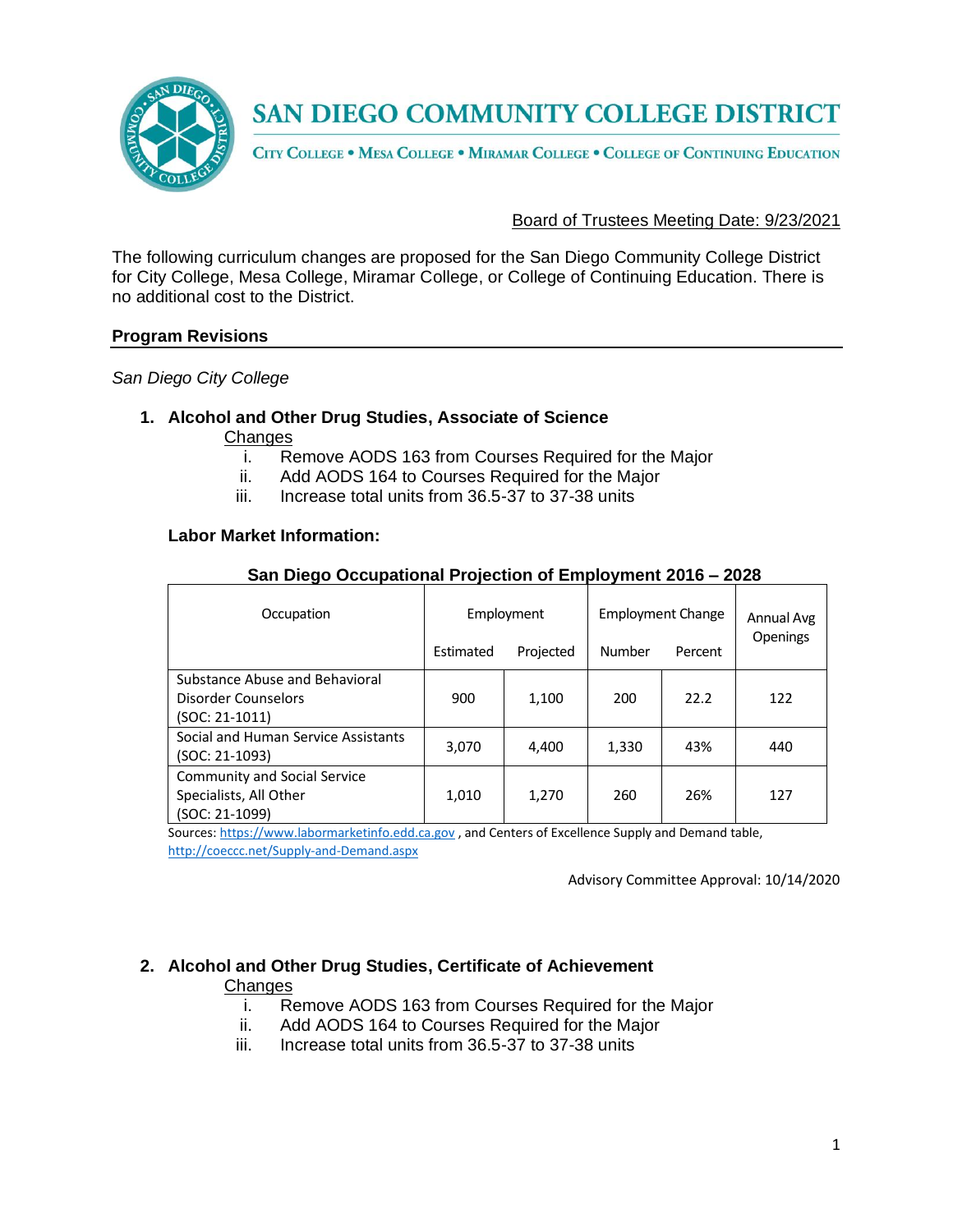

CITY COLLEGE . MESA COLLEGE . MIRAMAR COLLEGE . COLLEGE OF CONTINUING EDUCATION

# **Labor Market Information:**

| Occupation                                                                      | Employment |           | <b>Employment Change</b> |         | Annual Avg      |
|---------------------------------------------------------------------------------|------------|-----------|--------------------------|---------|-----------------|
|                                                                                 | Estimated  | Projected | Number                   | Percent | <b>Openings</b> |
| Substance Abuse and Behavioral<br>Disorder Counselors<br>(SOC: 21-1011)         | 900        | 1,100     | 200                      | 22.2    | 122             |
| Social and Human Service Assistants<br>(SOC: 21-1093)                           | 3,070      | 4.400     | 1,330                    | 43%     | 440             |
| <b>Community and Social Service</b><br>Specialists, All Other<br>(SOC: 21-1099) | 1,010      | 1,270     | 260                      | 26%     | 127             |

## **San Diego Occupational Projection of Employment 2016 – 2028**

Sources[: https://www.labormarketinfo.edd.ca.gov](https://www.labormarketinfo.edd.ca.gov/) , and Centers of Excellence Supply and Demand table, <http://coeccc.net/Supply-and-Demand.aspx>

> Advisory Committee Approval: 10/14/2020 Regional Consortia Recommendation: 2/19/2021

# **3. Health and Wellness Coaching, Certificate of Performance**

## **Changes**

- i. Add EXSC 124A and EXSC 142 to Restricted Electives
- ii. Remove EXSC 125B/125C/125D/126B/126C/126D/127B/127C/ 127D/129B/129C/129D/135B/135C/135D/139B/139C/139D/145B/145C/ 145D/147B/147C/147D/148B/148C/148D from Restricted Electives

## **Labor Market Information:**

## **San Diego Occupational Projection of Employment 2020 – 2025**

| Occupation                                                                   | Employment |           | <b>Employment Change</b> |         | Annual Avg<br>Openings |
|------------------------------------------------------------------------------|------------|-----------|--------------------------|---------|------------------------|
|                                                                              | Estimated  | Projected | Number                   | Percent |                        |
| <b>Athletic Trainers</b><br>(SOC: 29-9091)                                   | 100        | 90        | $-10$                    | $-10%$  | 9                      |
| <b>Fitness Trainers and Aerobics</b><br><b>Instructors</b><br>(SOC: 39-9031) | 4.978      | 5,541     | 563                      | 11%     | 907                    |

Source: Centers of Excellence Supply and Demand table, <http://coeccc.net/Supply-and-Demand.aspx>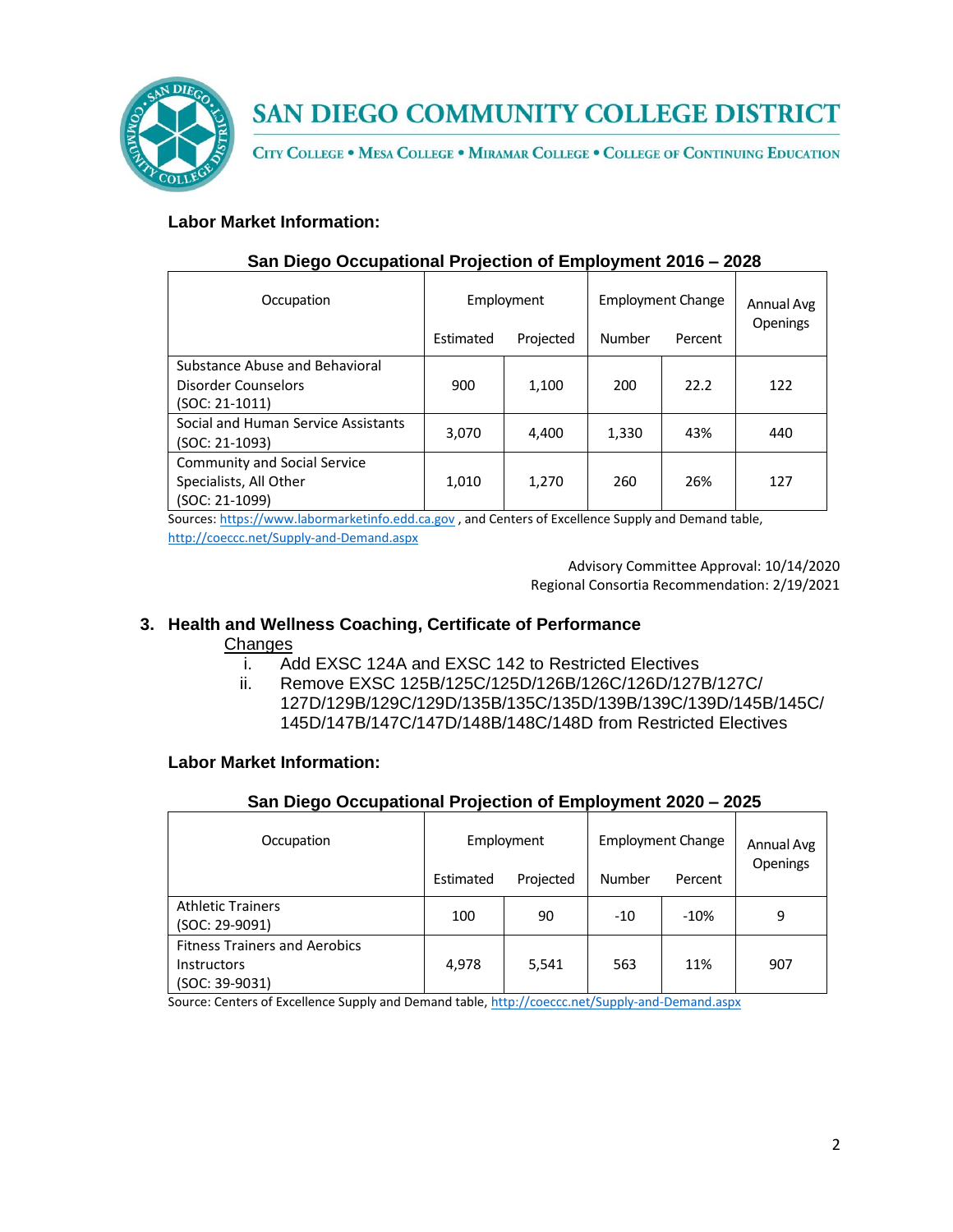

CITY COLLEGE . MESA COLLEGE . MIRAMAR COLLEGE . COLLEGE OF CONTINUING EDUCATION

*San Diego Miramar College*

**1. Exercise and Nutritional Sciences, Associate of Science Changes** 

i. Remove NUTR 180 from Restricted Electives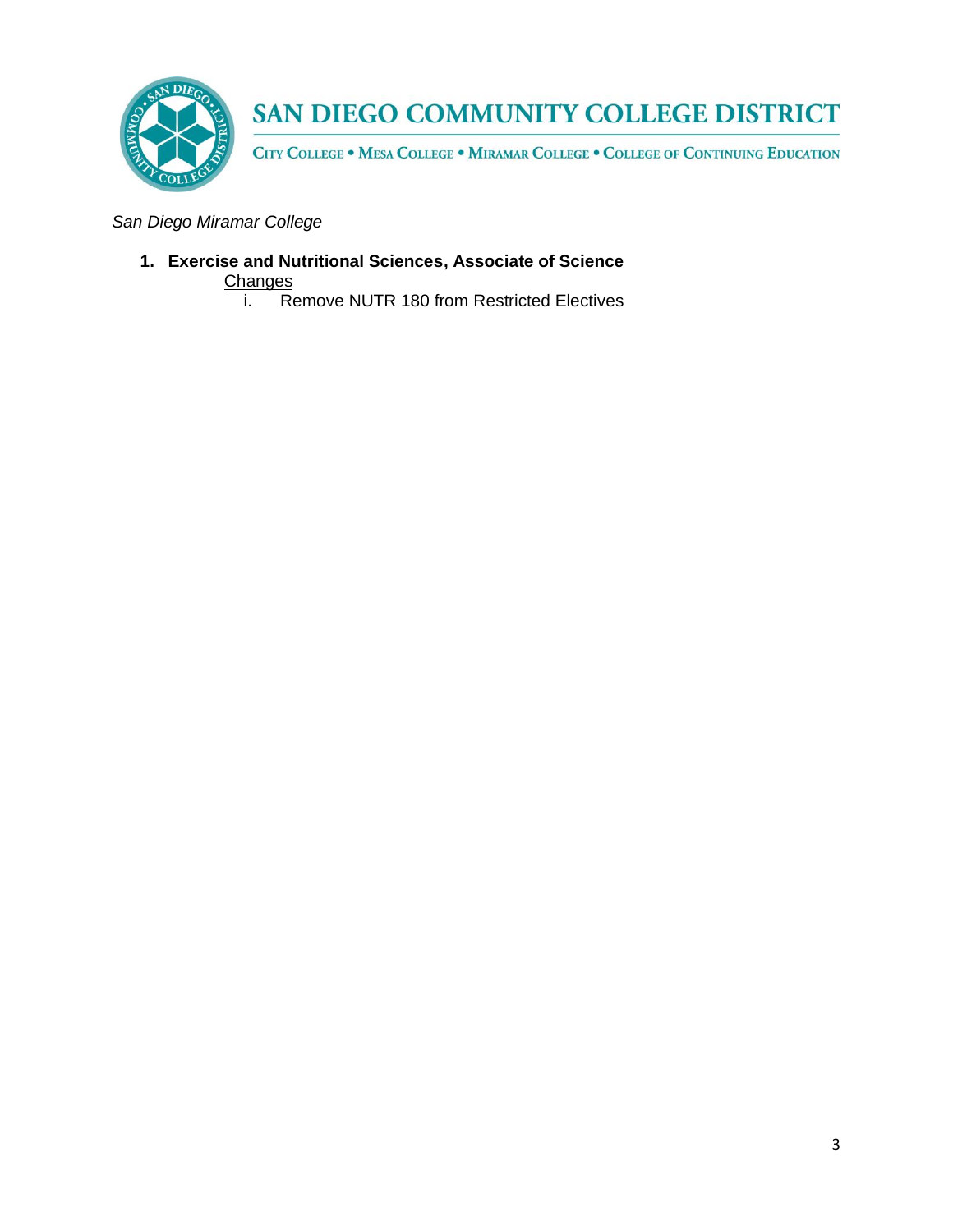

CITY COLLEGE . MESA COLLEGE . MIRAMAR COLLEGE . COLLEGE OF CONTINUING EDUCATION

# **New Courses Units** *San Diego Mesa College*

**ARCH 113—Rhino for Architecture 3 Units** 3 Units